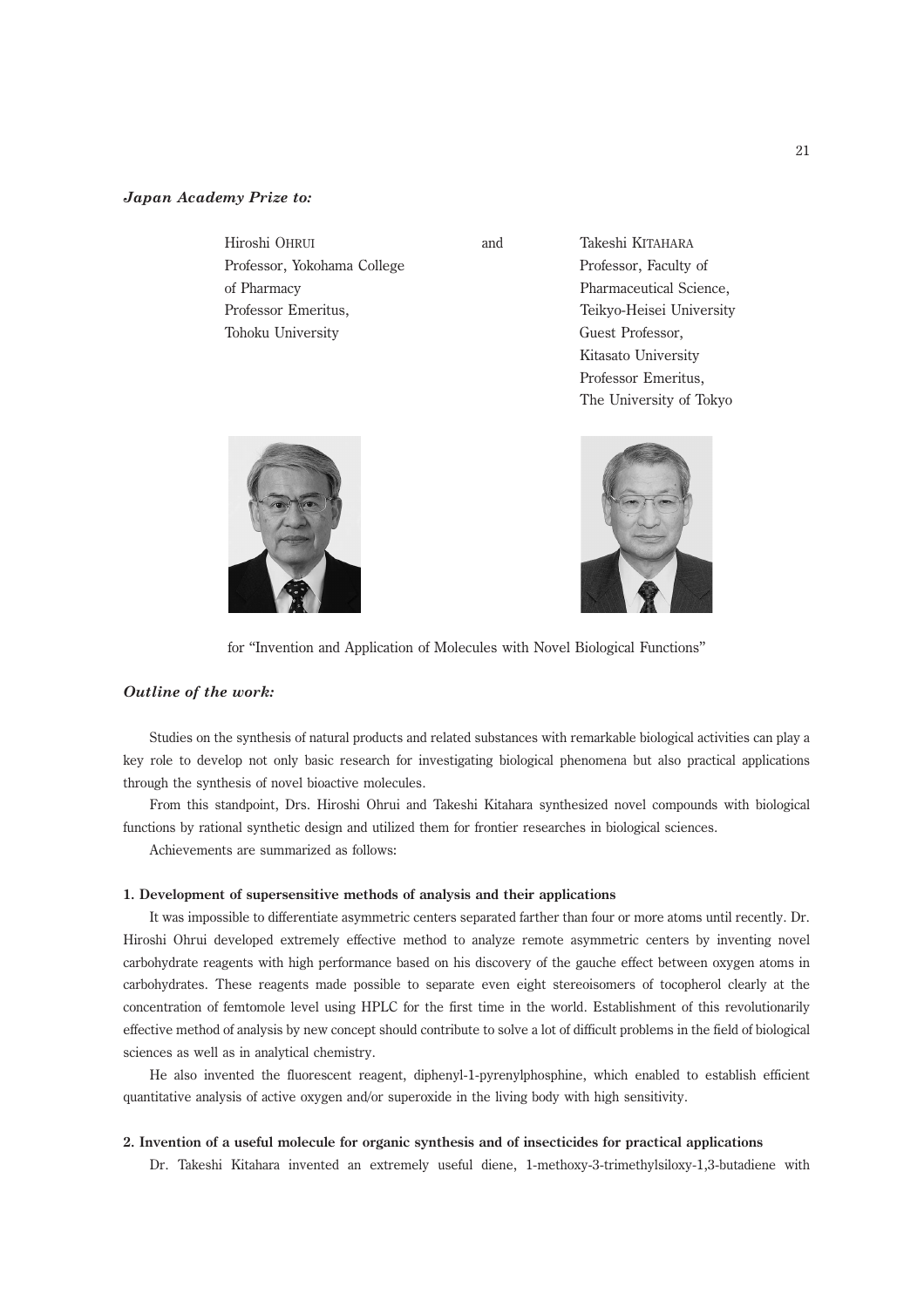extraordinarily high reactivity in the Diels-Alder reaction for the synthesis of alicyclic compounds. Many biologically active natural products have successfully been synthesized employing the diene including vernolepin, vernomenin and damascones. The diene, so-called the Danishefsky-Kitahara Diene, was proved to be an extremely versatile regent to give multifunctional cyclic compounds, especially carbohydrates and other heterocycles with important biological functions, and therefore has been utilized worldwide over the years.

He also discovered for the first time an acid moiety of pyrethroids with effective insecticidal activity, 1,1,2,2 tetramethylcyclopropanecarboxylic acid (tetramethyl acid), and succeeded in invention of a domestic insecticide, Terarethrin (Knockthrin®) through an extensive study on structure-activity relationship (SAR study). This discovery deeply influenced to the world of pesticide science and culminated in the development of synthetic pyrethroids as agrochemcals. In fact, using tetramethyl acid itself, one of the most effective and safe agricultural insecticides, Fenpropathrin (Danitol<sup>®</sup>), has been manufactured in several hundred tons a year and used worldwide.

#### 3. Synthesis of useful bioactive molecules and their applications

They synthesized a number of bioactive substances to develop remarkable biological functions and their applications.

Dr. Kitahara succeeded in simple and efficient synthesis of mugineic acid congeners, active phytosiderophores, and discovered important results on iron-absorption in plants by collaboration with plant physiologists. Worldwide supply of those samples of phytosiderophores has enabled to study extensively the physiology of iron-absorption.

He also synthesized various inhibitors against cell-cycle propagation and by collaborations with biochemists, remarkable biological functions of those inhibitors have been disclosed. For example, he found a synthetic analog, spliceostatin, with much higher activity than that of an anticancer inhibitor, FR901464, from detailed SAR study. Through identification of target proteins followed by precise functional analysis, spliceostain was shown to be the first example of the anticancer agent which suppresses to form normal proteins by inhibition of the splicing from pre-mRNA to mRNA.

Dr. Ohrui initiated "chiral pool strategy" by employing carbohydrates as substrates to give chiral materials, succeeded in the synthesis of a number of bioactive substances including aminoglycosides and nucleosides, and invented low toxic Anti-HIV nucleosides by rational design.

In summary, they synthesized numerous novel molecules with remarkable biological functions, which contributed to develop wide areas of analytical chemistry, organic chemistry, plant physiology and life sciences by worldwide collaborations.

Through these achievements, Dr. Ohrui has received the Award of the Japan Society of Analytical Chemistry, Japan Prize of Agricultural Science and the Yomiuri Agricultural Prize. Dr. Kitahara has received the Award of the Society of Synthetic Organic Chemistry, Japan, Japan Prize of Agricultural Science and the Yomiuri Agricultural Prize.

## Major publications by Dr. H. Ohrui

- 1. H. Kuzuhara, H. Ohrui and S. Emoto, Total Synthesis of Polyoxin J, Tetrahedron Lett., 5005–5009 (1973).
- 2. H. Ohrui and S. Emoto, Stereospecific Synthesis of  $(+)$ -Biotin, *Tetrahedron Lett.*, 3657–3661 (1976).
- 3. H. Ohrui, Y. Nishida, M. Watanabe, H. Hori and H. Meguro, 1H-NMR Studies on (6R)- and (6S)-Deuterated (1-6)- Linked Disaccharides, Assignment of the Preferred Rotamers about C5-C6 Bond of (1-6)-Disaccharides in Solution, Tetrahedron Lett., 26, 3251–3254 (1985).
- 4. K. Akasaka, T. Suzuki, H. Ohrui and H. Meguro, Study on Aromatic Phosphines for Novel Fluorometry of Hydroperoxides, Synthesis and Spectral Properties of Diphenyl Aryl Phosphines and Their Oxides, Anal. Lett., 20, 731–745 (1987).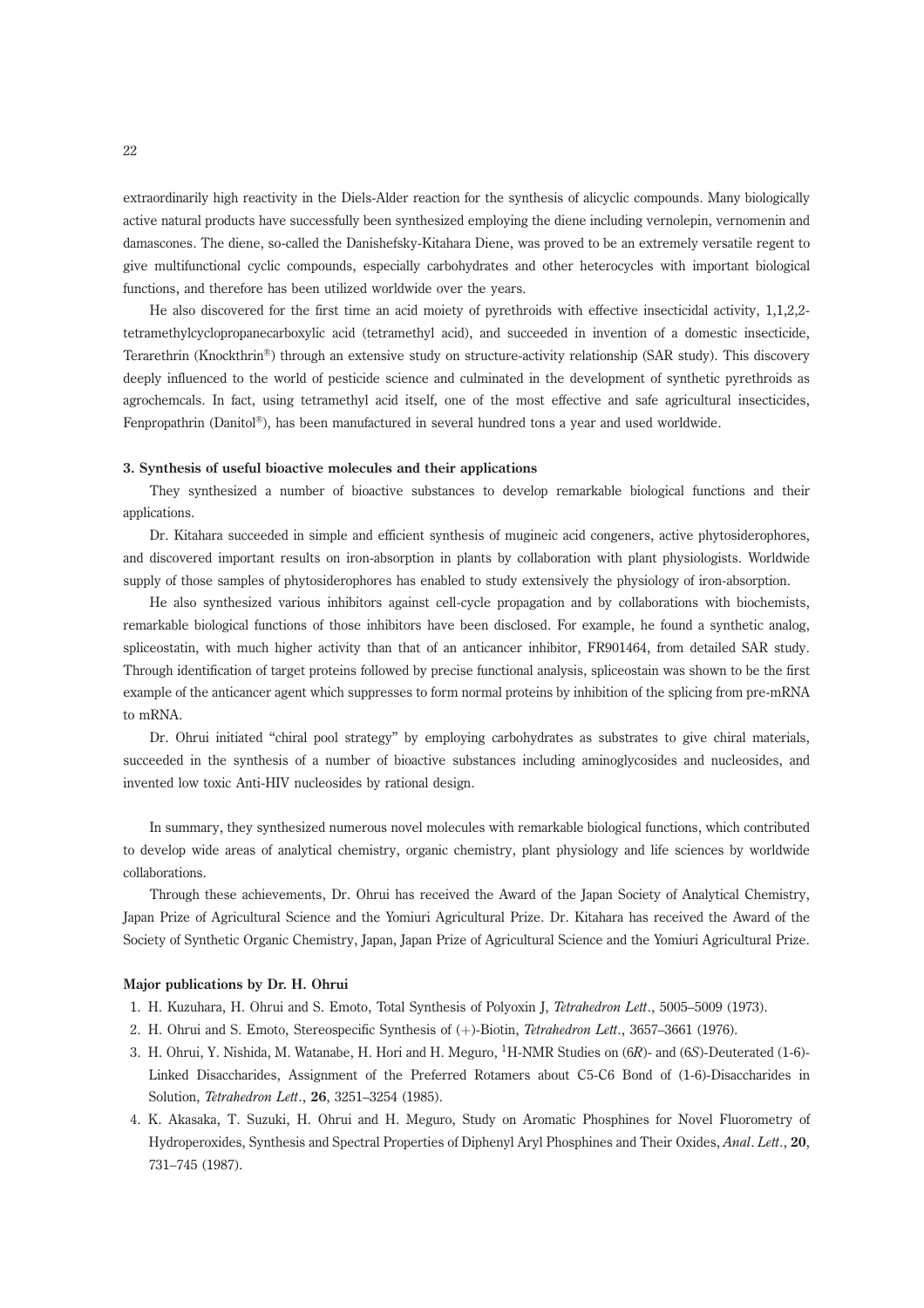- 5. K. Akasaka, H. Meguro and H. Ohrui, Enantiomeric Separation of Carboxylic Acids Having Chiral Centers Remote from the Carboxyl Group by Labeling with a Chiral Fluorescent Derivatization Reagent, Tetrahedron Lett., 38, 6853–6856 (1997).
- 6. K. Akasaka and H. Ohrui, Enantiomeric Separation of Branched Fatty Acids after Conversion with trans-2-(2,3- Anthracenedicarboximido)cyclohexanol, a Highly Sensitive Chiral Fluorescent Conversion Reagent, Biosci. Biotechnol. Biochem., 63, 1209–1215 (1999).
- 7. K. Akasaka and H. Ohrui, Development of Phosphine Reagents for the High-Performance Liquid Chromatographic Fluorometric Determination of Lipid Hydroperoxides, J. Chromatog. A, 881, 159–170 (2000).
- 8. H. Ohrui, S. Kohgo, K. Kitano, S. Sakata, E. Kodama, K. Yoshimura, M. Matsuoka, S. Shigeta and H. Mitsuya, Synthesis of 4'-C-Ethynyl-β-D-arabino- and 4'-C-Ethynyl-β-D-ribo-pentofuranosylpyrimidines and purines and Evaluation of Their Anti-HIV Activity, J. Med. Chem., 43, 4516–4525 (2000).
- 9. E. Kodama, S. Kohgo, K. Kitano, H. Machida, H. Gatanaga, S. Shigeta, M. Matsuoka, H. Ohrui and H. Mitsuya, 4'- C-Ethynyl Nucleoside Analogs: Potent Inhibitors of Multidrug-resistant Human Immunodeficiency Virus In Vitro, Antimicrobial Agents and Chemotherapy, 45, 1539–1546 (2001).
- 10. T. Tashiro, K. Akasaka, H. Ohrui, E. Fattorusso and K. Mori, Determination of the Absolute Configuration at the Two Cyclopropane Moieties of Plakoside A, an Immunosuppressive Marine Galactosphingolipid, Eur. J. Org. Chem., 3659–3665 (2002).
- 11. H. Ohrui, A Pioneering Study in Agricultural Sciences and Bioorganic Chemistry, Nippon Nougeikagaku Kaishi, 78, 1050–1055 (2004).
- 12. H. Ohrui, R. Kato, T. Kodaira, H. Shimizu, K. Akasaka and T. Kitahara, Development of Highly Potent D-Glucosamine-Based Chiral Fluorescent Labeling Reagents and a Microwave-Assisted Selective Glycosidation of Methyl Glycoside Reagent, Biosci. Biotechnol. Biochem., 69, 1054–1057 (2005).
- 13. H. Ohrui, 2'-Deoxy-4'-C-Ethynyl-2-Fluoroadenosine, a Nucleoside Reverse Transcriptase Inhibitor, is Highly Potent against All Human Immunodeficiency Viruses Type 1 and has Low Toxicity, The Chemical Record, 6, 133–143 (2006).
- 14. H. Ohrui, Development of Highly Potent Chiral Discrimination Methods that Solve the Problems of the Diastereomer Method, Proc. Jpn. Acad. Ser. B, 83, 127–135 (2007).

# Major publications by Dr. T. Kitahara

- 1. M. Matsui and T. Kitahara, Study on Chrysanthemic Acid Part XVIII. A New Biologically Active Component Related to Chrysanthemic Acid, Agric. Biol. Chem., 31, 1143–1150 (1967).
- 2. T. Kitahara, K. Fujimoto and M. Matsui, The Synthesis of 2,2-Dimethyl-3,3-dichlorocyclopropanecarboxylic Acid, a Novel Active Acid Moiety of Pyrethroids, Agric. Biol. Chem., 38, 1511–1514 (1974).
- 3. S. Danishefsky and T. Kitahara, A Useful Diene for the Diels-Alder Reaction, J. Am. Chem. Soc., 96, 7807–7808 (1974).
- 4. S. Danishefsky, T. Kitahara, P. F. Schuda and S. J. Etheredge, A Remarkable Epoxide Opening. An Expeditious Synthesis of Vernolepin and Vernomenin, J. Am. Chem. Soc., 98, 3028–3030 (1976).
- 5. T. Kitahara, M. Mori and K. Mori, Total Synthesis of (-)-Periplanone-B, Natural Major Sex-Excitant Pheromone of the American Cockroach, Periplaneta americana, Tetrahedron, 43, 2689–2699 (1987).
- 6. T. Kitahara, Chiral Synthesis of Natural Products as Semiochemicals and Bioregulators, Studies in Natural Product Chemistry, Vol. 6, pp. 537–566 (1990). A.-ur-Rahman ed., Elsevier Internatl. Sci., Amsterdam.
- 7. T. Kitahara, T. Nishi and K. Mori, Synthesis of Both the Enantiomers of Methyl Epijasmonate, Tetrahedron, 47, 6999–7006 (1991).
- 8. S. S. Klair, H. R. Mohan and T. Kitahara, A Novel Synthetic Approach towards Phytosiderophores: Expeditious